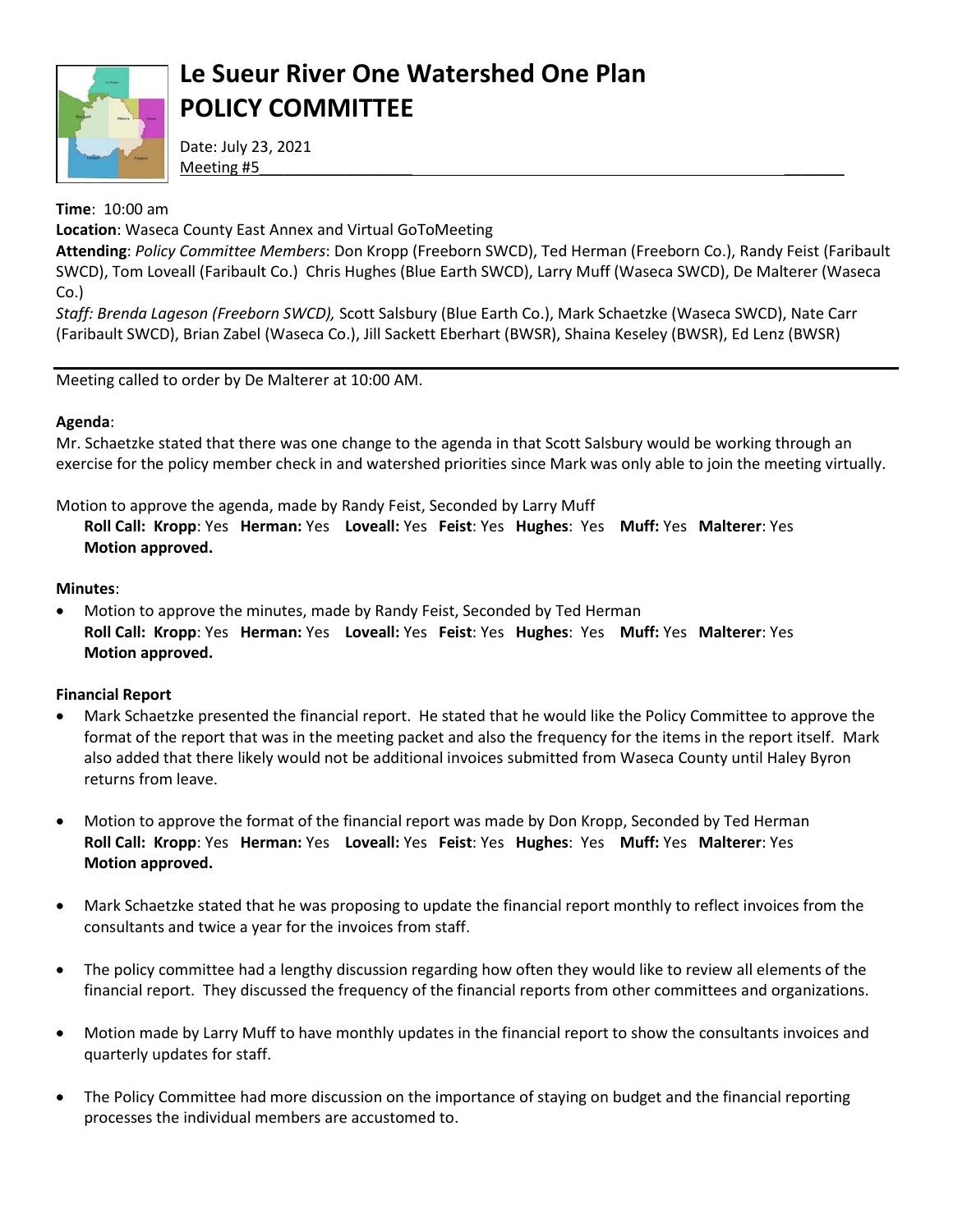

# **Le Sueur River One Watershed One Plan POLICY COMMITTEE**

Date: July 23, 2021 Meeting #5\_\_\_\_\_\_\_\_\_\_\_\_\_\_\_\_\_\_ \_\_\_\_\_\_\_

 Amended motion to approve the format of the financial report was made by Randy Feist to have monthly updates from staff invoices and the consultants' invoices in the financial report, Seconded by Larry Muff. **Roll Call on the Amended Motion Approval: Kropp**: Yes **Herman:** Yes **Loveall:** Yes **Feist**: Yes **Hughes**: Yes **Muff:** Yes **Malterer**: Yes

**Roll Call on the Motion Itself: Kropp**: Yes **Herman:** Yes **Loveall:** Yes **Feist**: Yes **Hughes**: Yes **Muff:** Yes **Malterer**: Yes

#### **Motion approved.**

#### **ISG Contract Update**:

 Mark Schaetzke stated that the contract with ISG has been approved by the Waseca County SWCD and that there was a reduction in the total cost by about \$3800 from the last version that the Policy Committee had reviewed. He added that the existing studies and plans for the Le Sueur River Watershed had been handed off to ISG

#### **MSU Water Resources Center Contract Update:**

- Mark Schaetzke stated that the contract negotiations with the Water Resources Center for the citizen involvement/civic engagement was ready the policy committee to take action. He added that with the contract with ISG, the contract with the MSU Water Resources Center would require \$4,000 to be used from the contingency fund that was budgeted for overages. Mark also stated that there was \$21,000 in the budget for contingencies.
- Several of the policy members discussed the importance of public engagement and how citizen involvement is crucial to not only the development of the plan but also for implementation.
- Motion to approve moving forward with a contract with MSU Water Resources Center and using \$4,000 of the contingency portion of the budget was made by Randy Feist, Seconded by Larry Muff **Roll Call: Kropp**: Yes **Herman:** Yes **Loveall:** Yes **Feist**: Yes **Hughes**: Yes **Muff:** Yes **Malterer**: Yes **Motion approved.**

#### **Policy Member Check In – Watershed Priorities & Concerns**

- Scott Salsbury summarized the speakers that had presented on the state of the watershed and asked if there were other speakers that the Committee would like to hear from at future meetings.
- Chris Hughes talked about the number of research and scientific studies that were done on the Le Sueur River Watershed in the past, and that he would find it helpful to have some of the scientists talk about past and current research regarding the watershed.
- Tom Loveall talked about having a speaker talk about drainage management and sustainable drainage management. He talked about the role of their drainage authority and how he thought it would be beneficial to have discussions with the other counties in the watershed and also hear from experts in drainage management.
- Scott Salsbury stated that the watershed planning process was just starting, and that Mark Schaetzke had prepared a brief exercise to get discussion started with identifying watershed priorities from the perspective of each of the local units of government in the watershed. He passed out note cards for each jurisdiction to identify one to five issues in the watershed that they thought were a priority and asked that each member discuss one item. Scott explained that the issue identification process was an important starting point for the